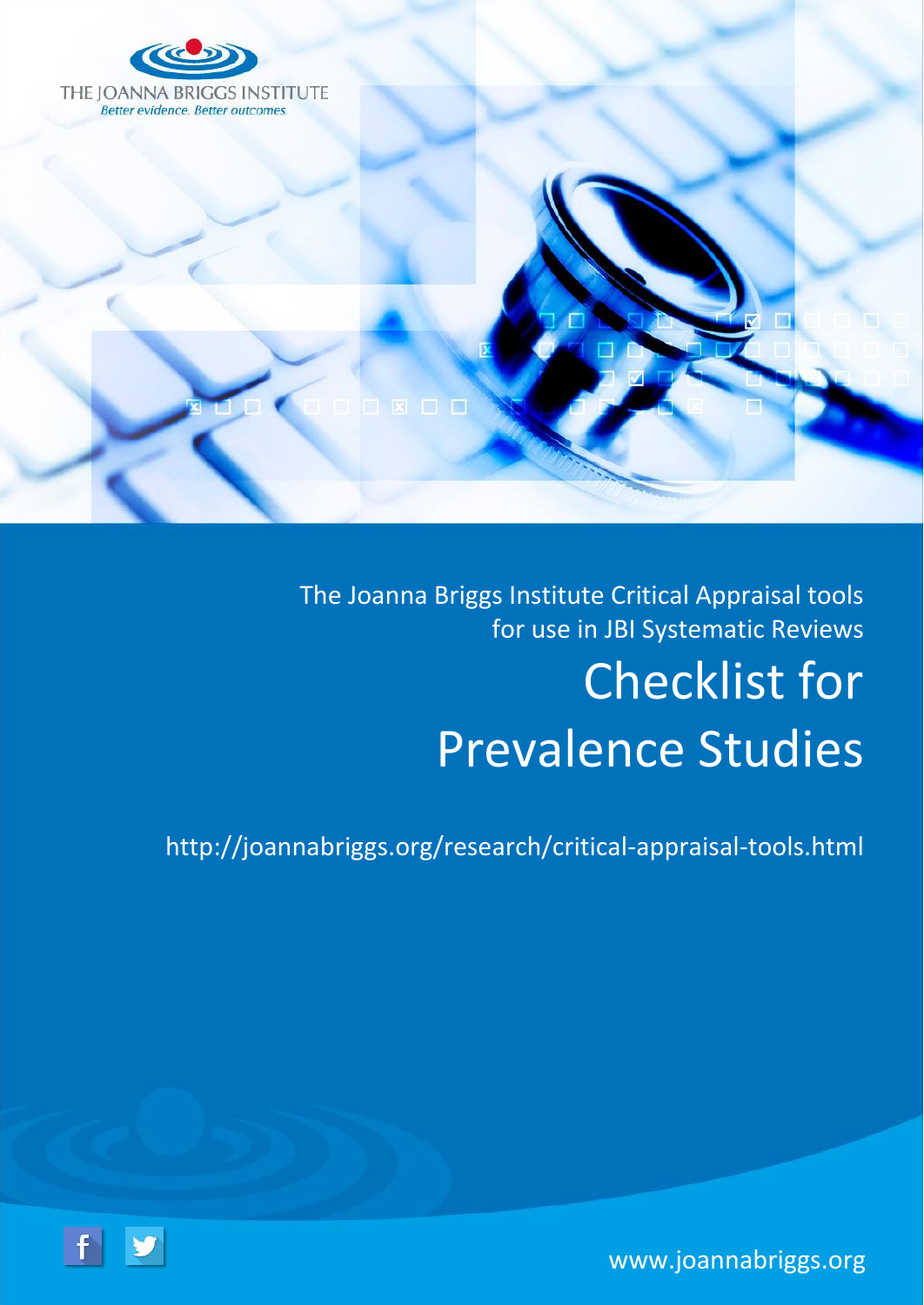



# The Joanna Briggs Institute

#### **Introduction**

The Joanna Briggs Institute (JBI) is an international, membership based research and development organization within the Faculty of Health Sciences at the University of Adelaide. The Institute specializes in promoting and supporting evidence-based healthcare by providing access to resources for professionals in nursing, midwifery, medicine, and allied health. With over 80 collaborating centres and entities, servicing over 90 countries, the Institute is a recognized global leader in evidence-based healthcare.

#### **JBI Systematic Reviews**

The core of evidence synthesis is the systematic review of literature of a particular intervention, condition or issue. The systematic review is essentially an analysis of the available literature (that is, evidence) and a judgment of the effectiveness or otherwise of a practice, involving a series of complex steps. The JBI takes a particular view on what counts as evidence and the methods utilized to synthesize those different types of evidence. In line with this broader view of evidence, the Institute has developed theories, methodologies and rigorous processes for the critical appraisal and synthesis of these diverse forms of evidence in order to aid in clinical decision-making in health care. There now exists JBI guidance for conducting reviews of effectiveness research, qualitative research, prevalence/incidence, etiology/risk, economic evaluations, text/opinion, diagnostic test accuracy, mixed-methods, umbrella reviews and scoping reviews. Further information regarding JBI systematic reviews can be found in the JBI Reviewer's Manual on our website.

#### **JBI Critical Appraisal Tools**

All systematic reviews incorporate a process of critique or appraisal of the research evidence. The purpose of this appraisal is to assess the methodological quality of a study and to determine the extent to which a study has addressed the possibility of bias in its design, conduct and analysis. All papers selected for inclusion in the systematic review (that is – those that meet the inclusion criteria described in the protocol) need to be subjected to rigorous appraisal by two critical appraisers. The results of this appraisal can then be used to inform synthesis and interpretation of the results of the study. JBI Critical appraisal tools have been developed by the JBI and collaborators and approved by the JBI Scientific Committee following extensive peer review. Although designed for use in systematic reviews, JBI critical appraisal tools can also be used when creating Critically Appraised Topics (CAT), in journal clubs and as an educational tool.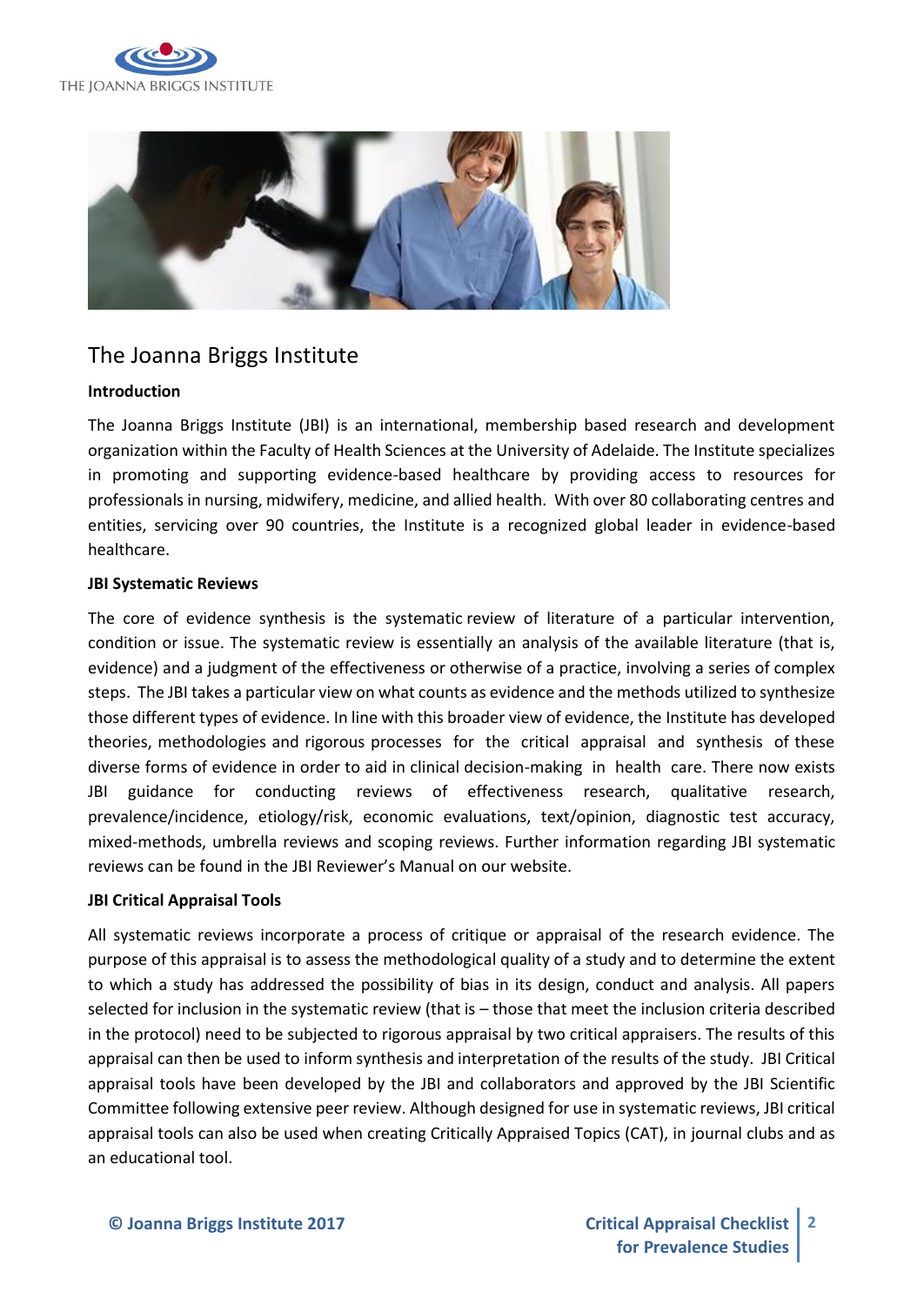

# **JBI Critical Appraisal Checklist for Studies Reporting Prevalence Data**

|                                                                          |                                                                                                 | Yes | No | Unclear | Not<br>applicable |
|--------------------------------------------------------------------------|-------------------------------------------------------------------------------------------------|-----|----|---------|-------------------|
| 1.                                                                       | Was the sample frame appropriate to address the target<br>population?                           |     |    |         |                   |
| 2.                                                                       | Were study participants sampled in an appropriate way?                                          |     |    |         |                   |
| 3.                                                                       | Was the sample size adequate?                                                                   |     |    |         |                   |
| 4.                                                                       | Were the study subjects and the setting described in<br>detail?                                 |     |    |         |                   |
| 5.                                                                       | Was the data analysis conducted with sufficient coverage<br>of the identified sample?           |     |    |         |                   |
| 6.                                                                       | Were valid methods used for the identification of the<br>condition?                             |     |    |         |                   |
| 7.                                                                       | Was the condition measured in a standard, reliable way<br>for all participants?                 |     |    |         |                   |
| 8.                                                                       | Was there appropriate statistical analysis?                                                     |     |    |         |                   |
| 9.                                                                       | Was the response rate adequate, and if not, was the low<br>response rate managed appropriately? |     |    |         |                   |
| Exclude $\Box$ Seek further info $\Box$<br>Include<br>Overall appraisal: |                                                                                                 |     |    |         |                   |
| Comments (Including reason for exclusion)                                |                                                                                                 |     |    |         |                   |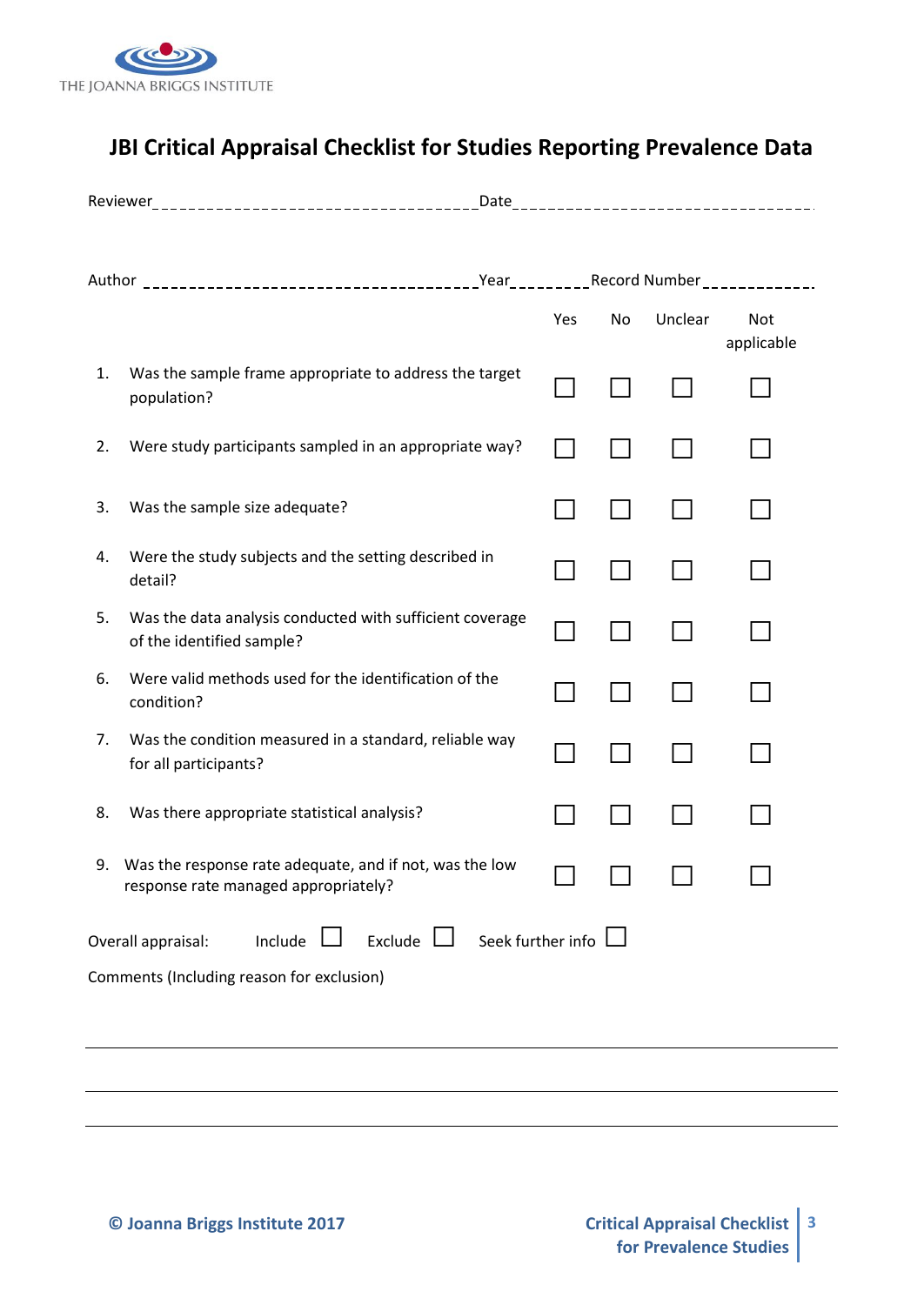

# **JBI Critical Appraisal Checklist for Studies Reporting Prevalence Data**

*How to cite:* Munn Z, Moola S, Lisy K, Riitano D, Tufanaru C. Methodological guidance for systematic reviews of observational epidemiological studies reporting prevalence and incidence data. Int J Evid Based Healthc. 2015;13(3):147–153.

Answers: Yes, No, Unclear or Not/Applicable

## **1. Was the sample frame appropriate to address the target population?**

This question relies upon knowledge of the broader characteristics of the population of interest and the geographical area. If the study is of women with breast cancer, knowledge of at least the characteristics, demographics and medical history is needed. The term "target population" should not be taken to infer every individual from everywhere or with similar disease or exposure characteristics. Instead, give consideration to specific population characteristics in the study, including age range, gender, morbidities, medications, and other potentially influential factors. For example, a sample frame may not be appropriate to address the target population if a certain group has been used (such as those working for one organisation, or one profession) and the results then inferred to the target population (i.e. working adults). A sample frame may be appropriate when it includes almost all the members of the target population (i.e. a census, or a complete list of participants or complete registry data).

#### **2. Were study participants recruited in an appropriate way?**

Studies may report random sampling from a population, and the methods section should report how sampling was performed. Random probabilistic sampling from a defined subset of the population (sample frame) should be employed in most cases, however, random probabilistic sampling is not needed when everyone in the sampling frame will be included/ analysed. For example, reporting on all the data from a good census is appropriate as a good census will identify everybody. When using cluster sampling, such as a random sample of villages within a region, the methods need to be clearly stated as the precision of the final prevalence estimate incorporates the clustering effect. Convenience samples, such as a street survey or interviewing lots of people at a public gatherings are not considered to provide a representative sample of the base population.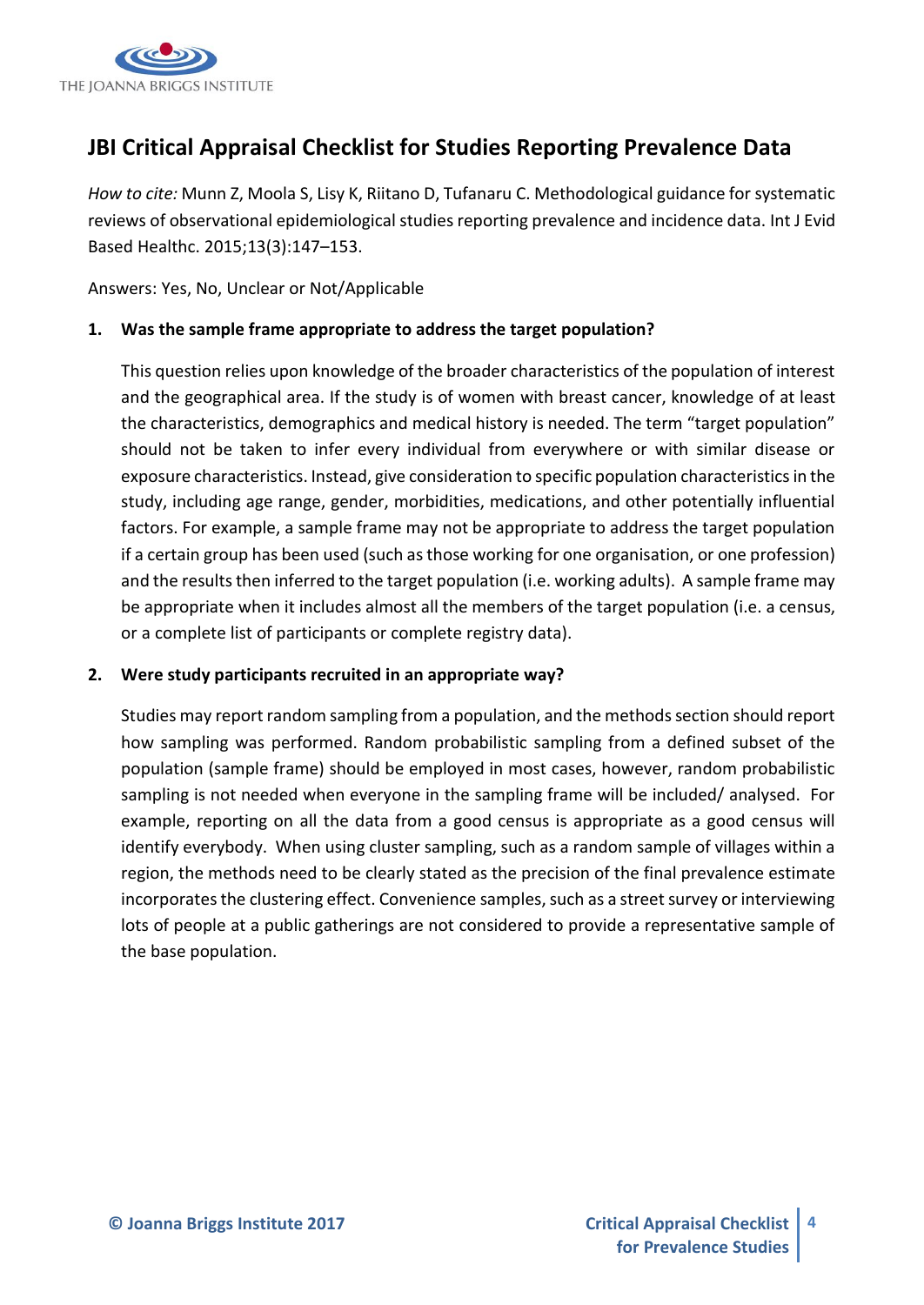

## **3. Was the sample size adequate?**

The larger the sample, the narrower will be the confidence interval around the prevalence estimate, making the results more precise. An adequate sample size is important to ensure good precision of the final estimate. Ideally we are looking for evidence that the authors conducted a sample size calculation to determine an adequate sample size. This will estimate how many subjects are needed to produce a reliable estimate of the measure(s) of interest. For conditions with a low prevalence, a larger sample size is needed. Also consider sample sizes for subgroup (or characteristics) analyses, and whether these are appropriate. Sometimes, the study will be large enough (as in large national surveys) whereby a sample size calculation is not required. In these cases, sample size can be considered adequate.

When there is no sample size calculation and it is not a large national survey, the reviewers may consider conducting their own sample size analysis using the following formula: (Naing et al. 2006, Daniel 1999)

n= Z2P(1-P)

d2

Where:

n= sample size

Z = Z statistic for a level of confidence

 $P =$  Expected prevalence or proportion (in proportion of one; if 20%,  $P = 0.2$ )

 $d = precision (in proportion of one; if 5%, d=0.05)$ 

#### **Ref:**

Naing L, Winn T, Rusli BN. Practical issues in calculating the sample size for prevalence studies Archives of Orofacial Sciences. 2006;1:9-14.

Daniel WW. Biostatistics: A Foundation for Analysis in the Health Sciences.

Edition. 7th ed. New York: John Wiley & Sons. 1999.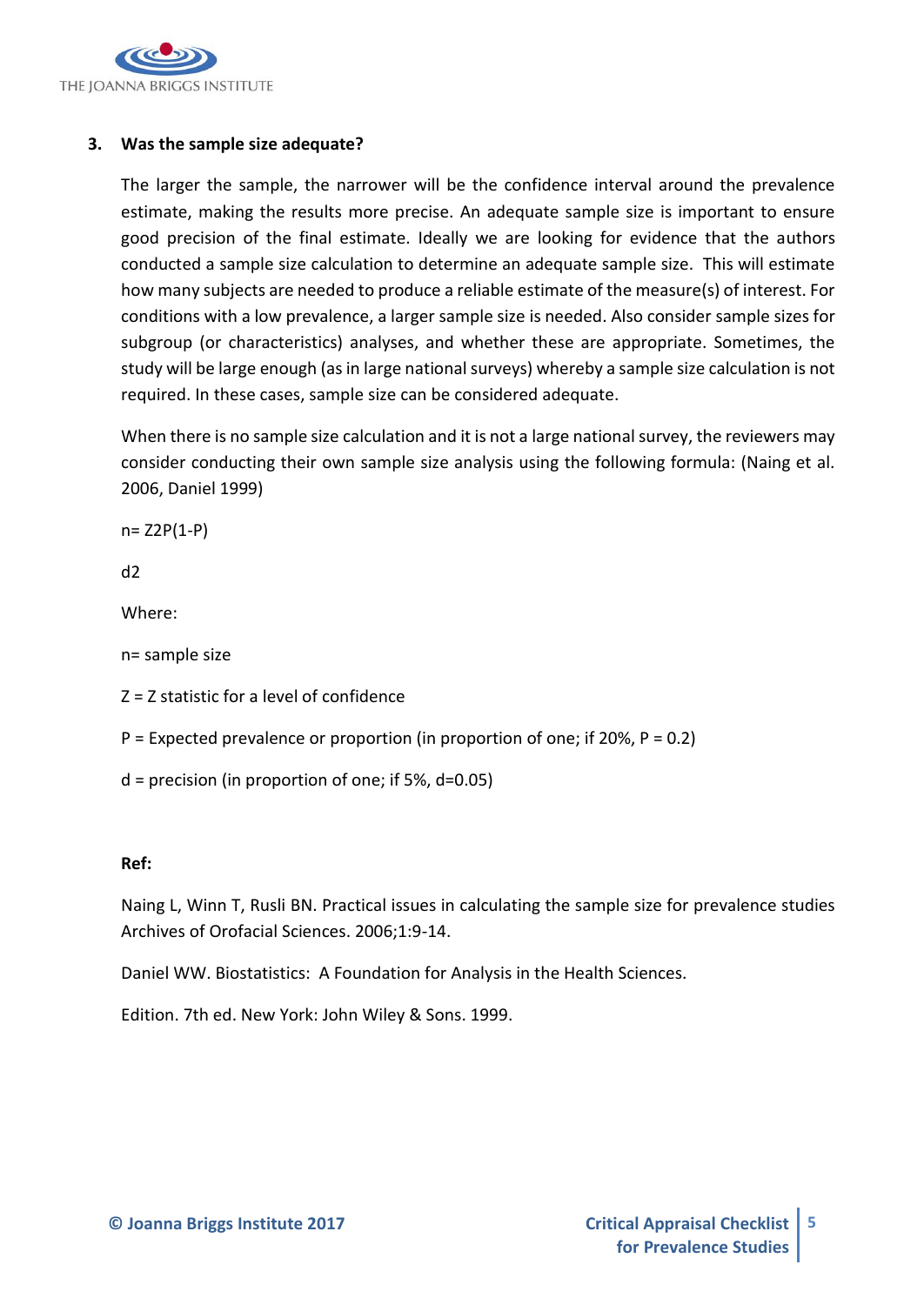

#### **4. Were the study subjects and setting described in detail?**

Certain diseases or conditions vary in prevalence across different geographic regions and populations (e.g. Women vs. Men, sociodemographic variables between countries). The study sample should be described in sufficient detail so that other researchers can determine if it is comparable to the population of interest to them.

## **5. Was data analysis conducted with sufficient coverage of the identified sample?**

Coverage bias can occur when not all subgroups of the identified sample respond at the same rate. For instance, you may have a very high response rate overall for your study, but the response rate for a certain subgroup (i.e. older adults) may be quite low.

## **6. Were valid methods used for the identification of the condition?**

Here we are looking for measurement or classification bias. Many health problems are not easily diagnosed or defined and some measures may not be capable of including or excluding appropriate levels or stages of the health problem. If the outcomes were assessed based on existing definitions or diagnostic criteria, then the answer to this question is likely to be yes. If the outcomes were assessed using observer reported, or self-reported scales, the risk of overor under-reporting is increased, and objectivity is compromised. Importantly, determine if the measurement tools used were validated instruments as this has a significant impact on outcome assessment validity.

#### **7. Was the condition measured in a standard, reliable way for all participants?**

Considerable judgment is required to determine the presence of some health outcomes. Having established the validity of the outcome measurement instrument (see item 6 of this scale), it is important to establish how the measurement was conducted. Were those involved in collecting data trained or educated in the use of the instrument/s? If there was more than one data collector, were they similar in terms of level of education, clinical or research experience, or level of responsibility in the piece of research being appraised? When there was more than one observer or collector, was there comparison of results from across the observers? Was the condition measured in the same way for all participants?